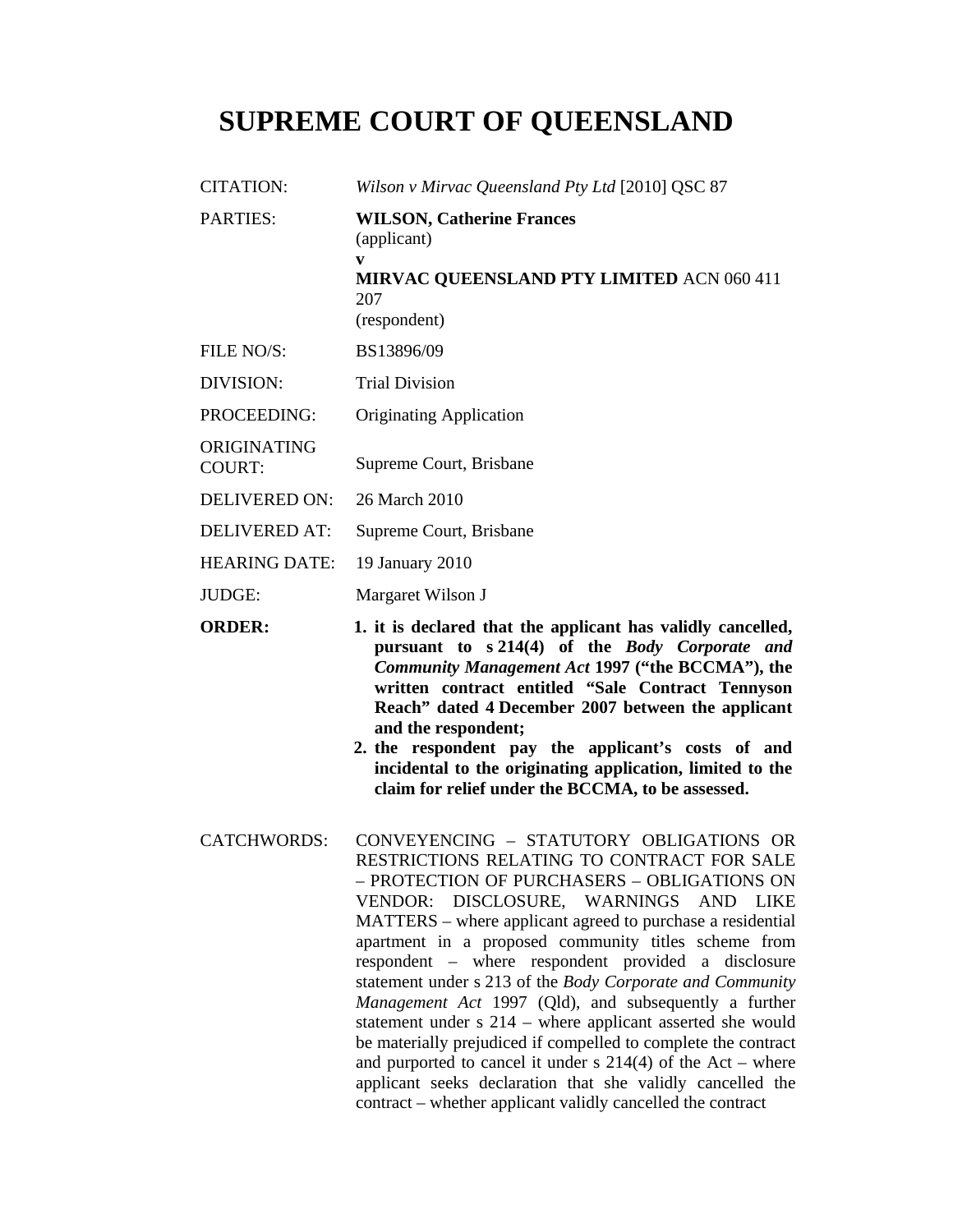|                 | Acts Interpretation Act 1954 (Qld), s 14A(1)<br>Body Corporate and Community Management Act 1997<br>$(Qld)$ , s 2, s 4, s 30, s 31, s 94(1), s 152(1)(a), s 213, s 214,<br>s 215, s 216, s 217(b)(iv), s 218, s 219<br>Building Units and Group Titles Act 1980 (Qld), s 49<br><i>Environmental Protection Act 1994 (Qld), s 421(3)</i><br>Land Sales Act 1984 (Qld), s 22<br>Retirement Villages Act 1999 (Qld)                                                                                                                                                                                                                                                                                            |
|-----------------|-------------------------------------------------------------------------------------------------------------------------------------------------------------------------------------------------------------------------------------------------------------------------------------------------------------------------------------------------------------------------------------------------------------------------------------------------------------------------------------------------------------------------------------------------------------------------------------------------------------------------------------------------------------------------------------------------------------|
|                 | <i>Bassingthwaighte v Butt</i> [1982] Qd R 670, considered<br>Celik Developments Pty Ltd v Mayes [2005] QSC 224,<br>considered<br>Chancellor Park Retirement Village Pty Ltd v Retirement<br>Village Tribunal [2004] 1 Qd R 346, considered<br>Deming No. 456 Pty Ltd & Ors v Brisbane Unit Development<br>Corporation Pty Ltd (1984) 155 CLR 129, considered<br>Corporation Pty Ltd (1984) 155 CLR 129, considered<br>Flight v Booth (1834) 1 Bing. (N.C.) 370; 131 E.R. 1160,<br>cited<br>Gold Coast Carlton Pty Ltd v Wilson [1985] 1 Qd R 182,<br>considered<br>Lee v Surfers Paradise Beach Resort Pty Ltd [2008] 2 Qd R<br>249, considered<br>Simons v Herald & Weekly Times Ltd [1970] VR 131, cited |
|                 | Sommer v Abatti Holdings Pty Ltd [1992] 1 Qd R 300,<br>considered                                                                                                                                                                                                                                                                                                                                                                                                                                                                                                                                                                                                                                           |
| <b>COUNSEL:</b> | S R Lumb for the applicant.<br>M D Martin for the respondent.                                                                                                                                                                                                                                                                                                                                                                                                                                                                                                                                                                                                                                               |

| <b>SOLICITORS:</b> | Van de Graaff Lawyers for the applicant. |
|--------------------|------------------------------------------|
|                    | Clarke Kann Lawyers for the respondent.  |

- [1] **MARGARET WILSON J**: The applicant agreed to purchase a residential apartment in a proposed community titles scheme from the respondent.
- [2] The respondent provided a disclosure statement under s 213 of the *Body Corporate and Community Management Act* 1997, and subsequently a further statement under s 214.
- [3] Asserting that she would be materially prejudiced if compelled to complete the contract, the applicant purported to cancel it under s 214(4) of the Act.
- [4] In this proceeding the applicant seeks a declaration that she validly cancelled the contract. Further or alternatively, she seeks a declaration that she validly rescinded it pursuant to s 421(3) of the *Environmental Protection Act* 1994.
- [5] The originating application came before the Court on the Applications List. Counsel for the applicant asked the Court to determine only the lawfulness of the cancellation under the *Body Corporate and Community Management Act*, on the basis that if that issue were determined against his client, the matter should proceed to trial on the issue of rescission under the *Environmental Protection Act*.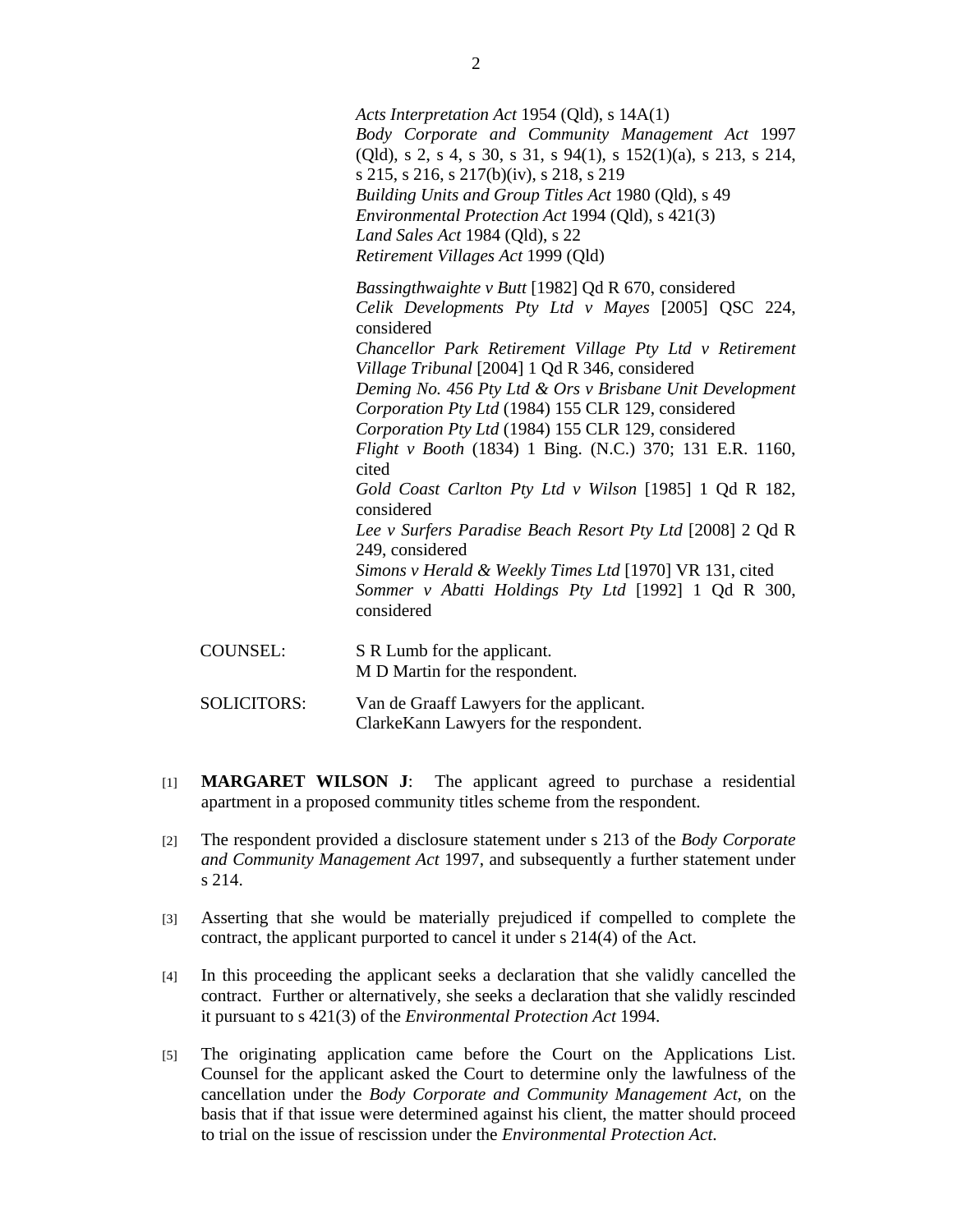[6] Counsel for the respondent submitted that the matters in issue should be the subject of pleadings and determination at trial. However, the respondent failed to satisfy the evidentiary onus it bore to persuade the Court there were relevant disputes of fact which should go to trial. Accordingly, whether the applicant validly cancelled the contract under s 214 of the *Body Corporate and Community Management Act* is an appropriate issue for separate summary determination.

# *BCCM Act ss 213 and 214*

- [7] The Act draws a distinction between sales of existing lots and sales of proposed lots (ie. sales "off the plan"). Under s 213, before a contract for the sale of a proposed lot is made, the vendor must give the purchaser a statement disclosing various matters reasonably expected or proposed to be in place when the community titles scheme is established. Under s 214 it must give the purchaser a "further statement" if, before settlement of the contract, it becomes aware that information in the first statement was inaccurate at the date of the contract or if the first statement would not be accurate if now given. The first statement and the further statement are part of the contract<sup>1</sup> and the purchaser may rely on them as if the vendor had warranted their accuracy.<sup>2</sup> The purchaser has certain rights to "cancel" the contract in the event of the vendor's non-compliance with these obligations or inaccuracy in the statements.<sup>3</sup>
- [8] Sections 213 and 214 provide:-

## "**213 Information to be given by seller to buyer**

(1) Before a contract (the *contract*) is entered into by a person (the *seller*) with another person (the *buyer*) for the sale to the buyer of a lot (the *proposed lot*) intended to come into existence as a lot included in a community titles scheme when the scheme is established or changed, the seller must give the buyer a disclosure statement.

(2) The disclosure statement—

(a) must state the amount of annual contributions reasonably expected to be payable to the body corporate by the owner of the proposed lot; and

(b) must include, for any engagement of a person as a body corporate manager or service contractor for the scheme proposed to be entered into after the establishment of the scheme, or proposed to be continued or entered into after the scheme is changed—

> (i) the terms of the engagement, other than any provisions of the code of conduct that are taken to be included in the terms under section 118; and

> (ii) the estimated cost of the engagement to the body corporate; and

|<br>|<br>|

<sup>&</sup>lt;sup>1</sup> *Body Corporate and Community Management Act* 1997 (Qld), s 215.

<sup>&</sup>lt;sup>2</sup> *Body Corporate and Community Management Act* 1997 (Qld), s 216.

*Body Corporate and Community Management Act* 1997 (Qld) ss 214(b) and 217(b)(iv).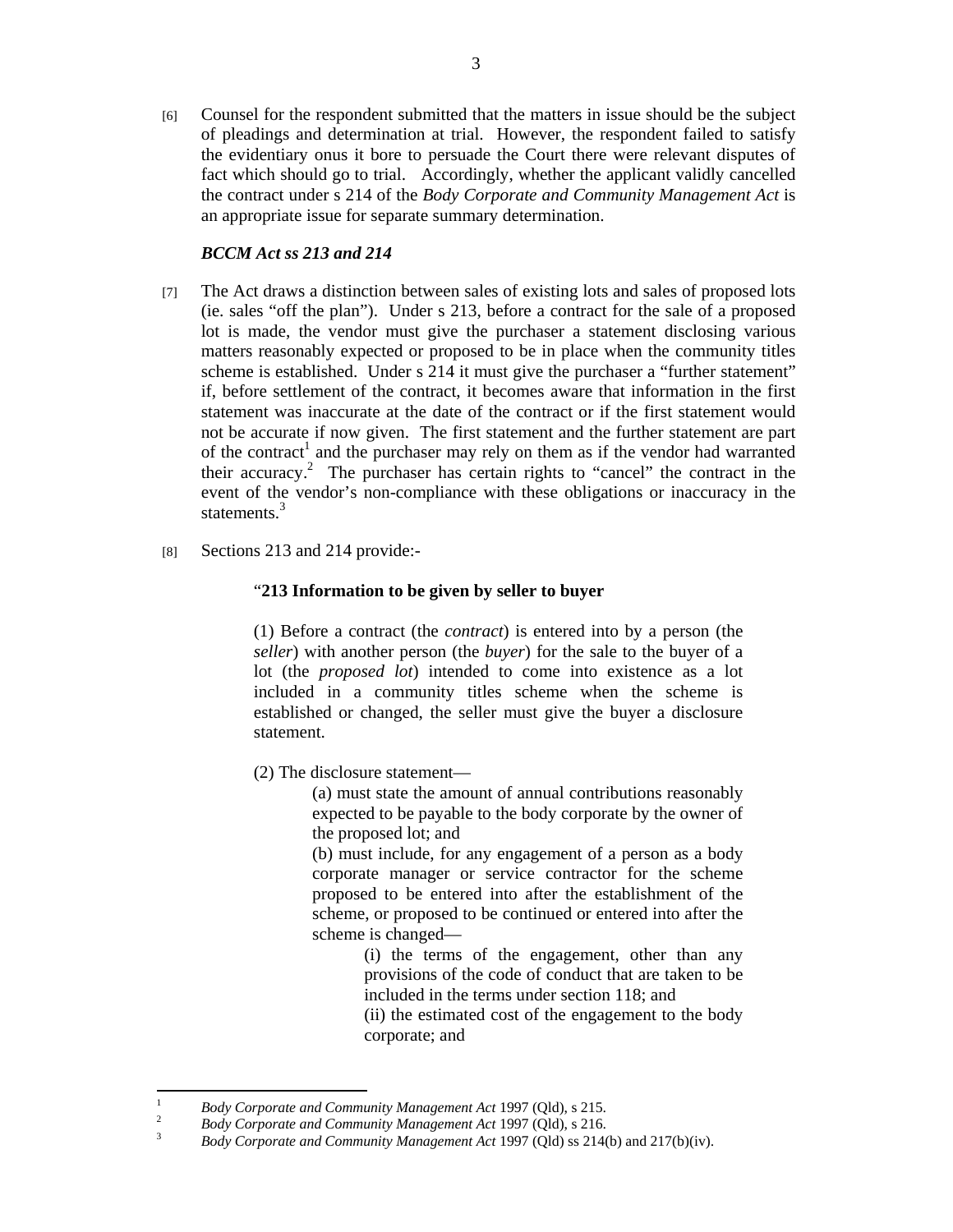(iii) the proportion of the cost to be borne by the owner of the proposed lot; and

(c) must include, for any authorisation of a person as a letting agent for the scheme proposed to be given after the establishment of the scheme, or proposed to be continued or given after the scheme is changed, the terms of the authorisation; and

(d) must include details of all body corporate assets proposed to be acquired by the body corporate after the establishment or change of the scheme; and

(e) must be accompanied by—

 (i) the proposed community management statement; and

 (ii) if the scheme to be established or changed is proposed to be established as a subsidiary scheme the existing or proposed community management statement of each scheme of which the proposed subsidiary scheme is proposed to be a subsidiary; and

(f) must identify the regulation module proposed to apply to the scheme; and

(g) must include other matters prescribed under the regulation module applying to the scheme.

(3) The disclosure statement must be signed by the seller or a person authorised by the seller.

(4) The disclosure statement must be substantially complete.

(5) If the proposed lot the subject of the contract is not residential property, the seller must give the buyer an information sheet (the *information sheet*) in the approved form with the contract in a way mentioned in section 213A.

(5A) If the proposed lot the subject of the contract is residential property, the seller must ensure that an information sheet (the *information sheet*) in the approved form and a warning statement are given as required under the *Property Agents and Motor Dealers Act 2000*, section 366, 366A or 366B.

(6) If the contract has not already been settled, the buyer may cancel the contract if —

(a) the seller has not complied with subsection (1); or

 (b) the seller has not complied with subsection (5) or (5A), whichever is applicable.

(7) The seller does not fail to comply with subsection (1) merely because the disclosure statement, although substantially complete as at the day the contract is entered into, contains inaccuracies.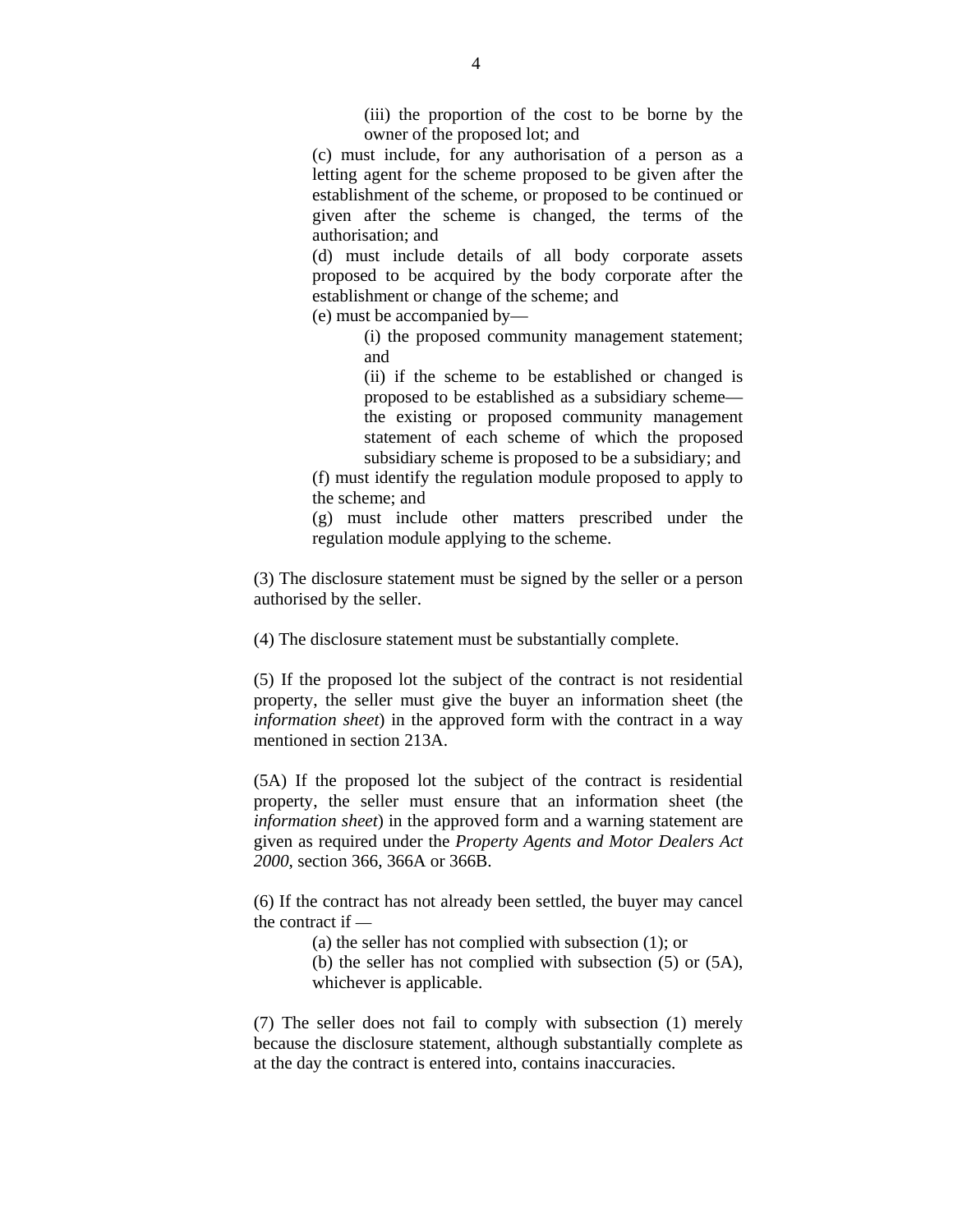#### **214 Variation of disclosure statement by further statement**

- (1) This section applies if the contract has not been settled, and—
	- (a) the seller becomes aware that information contained in the disclosure statement was inaccurate as at the day the contract was entered into; or
	- (b) the disclosure statement would not be accurate if now given as a disclosure statement.

(2) The seller must, within 14 days (or a longer period agreed between the buyer and seller) after subsection (1) starts to apply, give the buyer a further statement (the *further statement*) rectifying the inaccuracies in the disclosure statement.

(3) The further statement must be endorsed with a date (the *further statement date*), and must be signed, by the seller or a person authorised by the seller.

(4) The buyer may cancel the contract if—

(a) it has not already been settled; and

 (b) the buyer would be materially prejudiced if compelled to complete the contract, given the extent to which the disclosure statement was, or has become, inaccurate; and (c) the cancellation is effected by written notice given to the seller within 14 days, or a longer period agreed between the buyer and seller, after the seller gives the buyer the further statement.

(5) Subsections (1) to (4) continue to apply after the further statement is given, on the basis that the disclosure statement is taken to be constituted by the disclosure statement and any further statement, and the disclosure statement date is taken to be the most recent further statement date."

## **The Facts**

- [9] The respondent is the developer of a staged development known as Tennyson Reach Development. By a contract dated 4 December 2007 the applicant agreed to purchase a proposed residential lot in stage 2 of that development, described as Lot 5111 "Farringdon".
- [10] The respondent gave the applicant a Disclosure Statement dated 3 December 2007 in fulfilment of its obligations under s 213. The Disclosure Statement had a table of contents, listing 11 chapters, namely:-

|                     | "CHAPTER 1 - Information Disclosure                    |
|---------------------|--------------------------------------------------------|
|                     | <b>CHAPTER 2</b> – New Community Management Statement  |
|                     | CHAPTER $3$ – Schedule of Finishes                     |
| CHAPTER $4$ – Plans |                                                        |
|                     | CHAPTER 5 - Body Corporate Budget and Schedule of Levy |
|                     | <b>Calculations and Lot Entitlements</b>               |
|                     | CHAPTER 6 - Caretaking Agreement                       |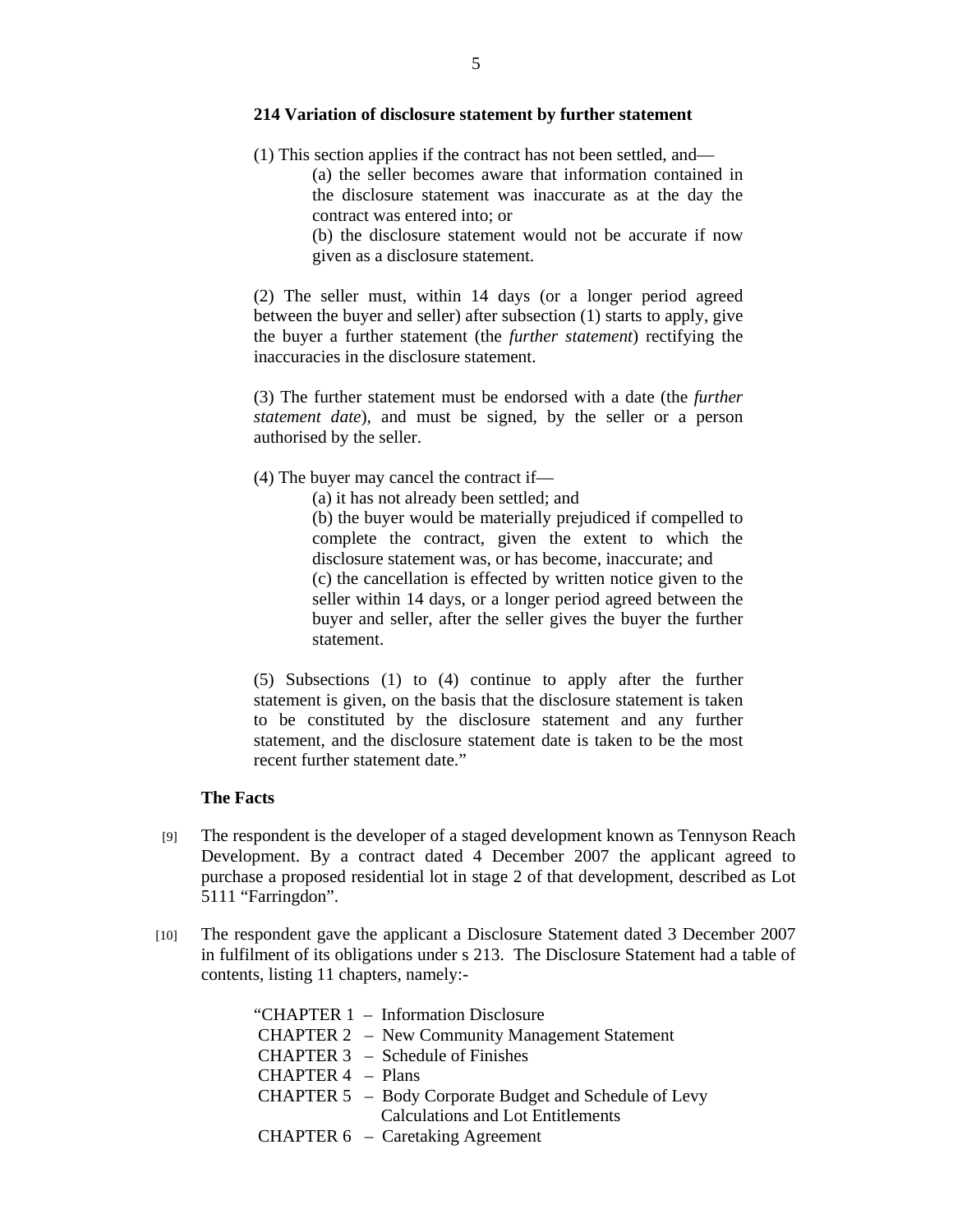CHAPTER 7 – Letting Agreement CHAPTER 8 – Administration Agreement CHAPTER 9 – Draft Site Management Plan CHAPTER 10 – Power of Attorney Extract CHAPTER 11 – FIRB Approval"

(a) The following appeared in chapter 1 –

#### "4.4 **Proposed Assets of the Body Corporate**

The Seller proposes to provide, at its cost, the following items of equipment and furnishings which will become Body Corporate Assets upon establishment of the Body Corporate, namely:

#### **Gymnasium/Lap Pool**

- (a) pool cleaning equipment;
- (b) pool furniture;
- (c) tables and chairs for meeting room use;
- (d) fitness equipment;
- (e) AV equipment.

#### **Other Recreational Pools**

- (a) pool cleaning equipment;
- (b) outdoor pool furniture;
- (c) BBQ, outdoor tables and chairs.

#### **General**

- (a) artworks and loose decorative items within lift foyer and common areas;
- (b) CCTV, cameras and security monitoring equipment;
- (c) Caretakers' office equipment;
- (d) Caretakers' gardening equipment;
- (e) Caretakers' vehicle for transport of refuse containers to compactor; and
- (f) 6 lift curtains.

It is not proposed that the Body Corporate acquire any other assets after establishment of the Scheme, however, the Body Corporate may acquire other assets if the Body Corporate considers the assets would be beneficial to the operation of the Scheme."

(b) By-law 29 of schedule C to the proposed Community Management Statement contained in chapter 2 empowered the Body Corporate to operate a security system for the Scheme Land, including implementing security procedures and security equipment designed to prevent unauthorised entry to the Scheme Land.

(c) Clause 3.4 of chapter 1 provided that details of the finishes for the lot were incorporated in chapter 3, which provided, inter alia, that CCTV would be "provided to select locations within the common property".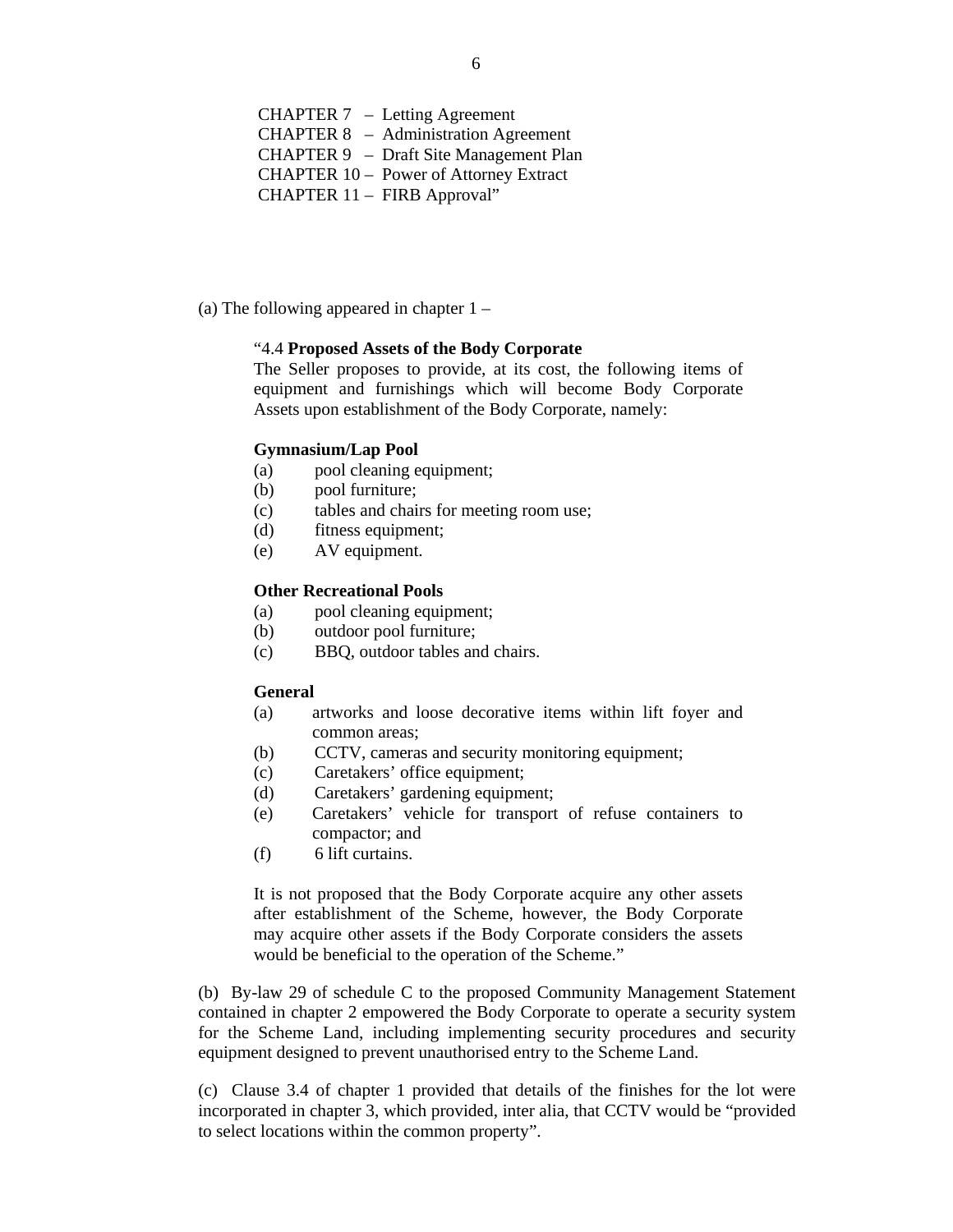(d) A copy of the proposed Caretaking Agreement was set out in chapter 6. Schedule 3 to the agreement listed the caretaking duties, including:-

 $(i)$  By clause 1.1:-

…

"The Caretaker must within a reasonable time after the Commencement Date become familiar, and maintain that familiarity, with:

(e) the security devices and systems used in the Development …"

(ii) By clause 3.1 (under the heading "Daily Requirements"):

"Security: check for any security breaches, vandalism, broken glass and ensure all fire doors are secured according to the code requirements and monitor (if installed) any close circuit security television cameras and keep daily video tapes for at least seven days".

[11] After stage one of the development had been completed, the respondent's solicitors wrote to the applicant's husband on 6 August 2009. They said:-

## "**Mirvac Queensland Pty Limited ("Seller") sale to Catherine Frances Wilson ("Buyer") – Lot 5111 Tennyson Reach, Stage 2**

By way of update, the Tennyson Reach Community Titles Scheme 39925 was established on 27 April 2009 upon completion of Stage 1 of the Development. As a consequence of requirements of the Brisbane City Council as part of the process of establishment of the Scheme and subsequent events (such as the Body Corporate adopting a Budget and entering into Body Corporate Agreements as contemplated by the first Disclosure Statement), a number of changes have been made to, or are proposed in respect of, the Scheme.

We **enclose** a Further Statement pursuant to s.214 of the *Body Corporate and Community Management Act* which details all the changes made or proposed to the Scheme and to the information contained in the first Disclosure Statement given to the Buyer."

- [12] The applicant received the Further Statement on 11 August 2009. It consisted of a five page document headed "Further Statement" explaining how the first statement was or had become inaccurate and how the inaccuracies were being rectified, together with a substitute Disclosure Statement dated 6 August 2009 incorporating the changes. The five page document made no mention of any change to cl 4.4 of chapter 1.
- [13] The substitute Disclosure Statement had a table of contents 11 chapters described as in the first Disclosure Statement, except for chapter 5 which was:-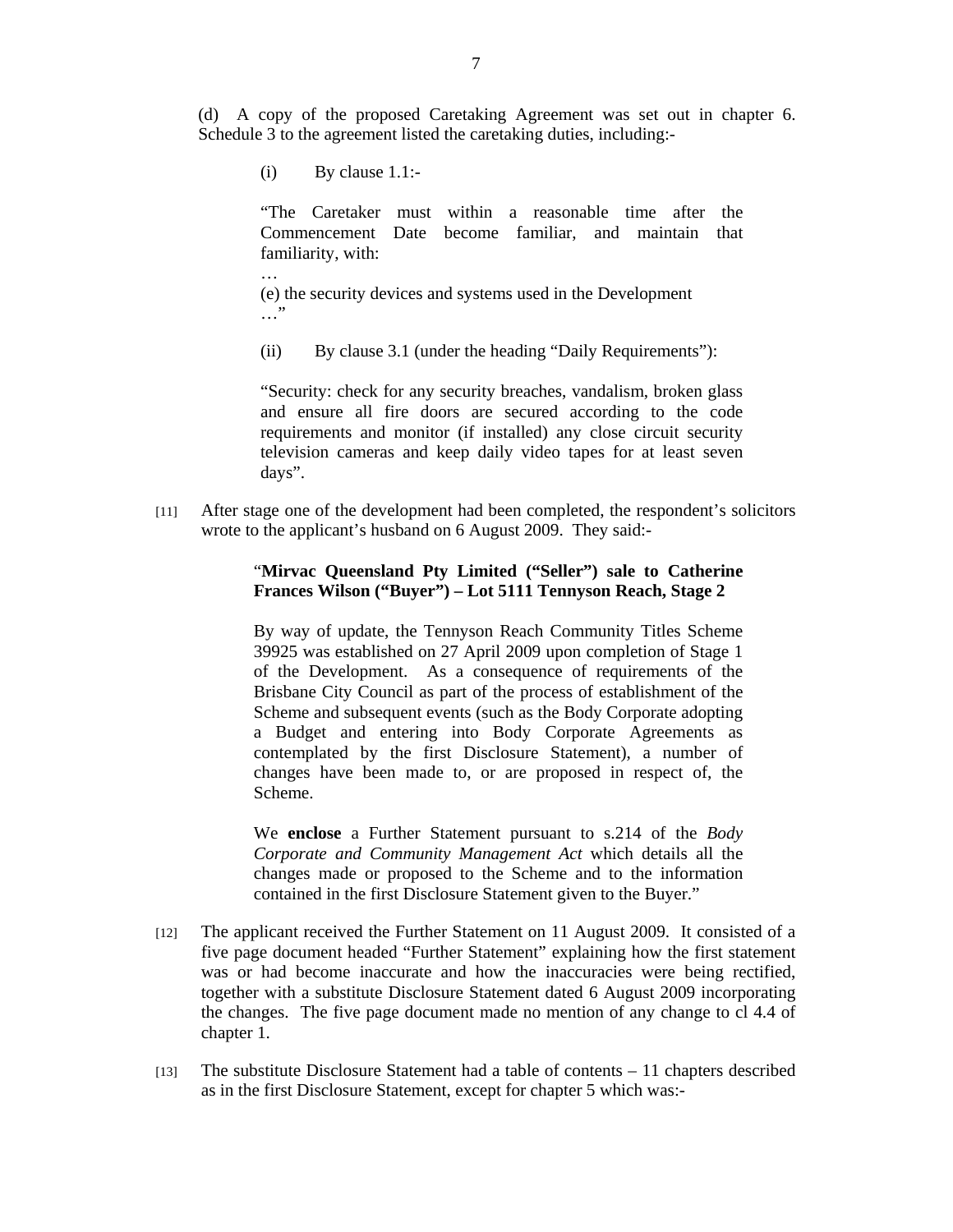## "CHAPTER 5 – Body Corporate Budget and Schedule of Levy Calculations and Lot Entitlements and Schedule of Body Corporate Assets"

Chapter 5 included a two page Body Corporate Asset Register and a four page Initial Body Corporate Equipment Schedule. Neither the Asset Register nor the Equipment Schedule contained any reference to:-

- (a) CCTV, cameras and security monitoring equipment;
- (b) BBQ, outdoor tables and chairs;
- (c) artworks and loose decorative items within lift foyer and common areas: or
- (d) six lift curtains.

But the other provisions to which I have referred (the by-law, the finishes, and the caretaking duties) were unaltered.

- [14] By s 214(4)(c) of the *Body Corporate and Community Management Act* the applicant had 14 days from receipt of the Further Statement in which to cancel the contract if she would be materially prejudiced if compelled to complete, given the extent to which the first Disclosure Statement had become inaccurate. She purported to do so by letter to the respondent's solicitors dated 24 August 2009. (She relied, as well, on other grounds for terminating the contract, but they are not presently relevant.)
- [15] The applicant wrote:-

"Security is and was a very important consideration for my husband and myself, given our personal circumstances, and the proximity of the Farrringford building to the State Tennis Centre and proposed public parklands. Further, if the fee to the caretaker was based, even in part, on the security monitoring function, and that function does not have to be performed, the fee paid is accordingly inflated.

To a lesser extent, but still importantly, the absence of artworks, decorative items and a BBQ and tables and chairs detracts from the amenity of the development, and the Seller's unwillingness to supply these items marks an unwarranted departure from the initial Disclosure Statement. If the Body Corporate has to acquire these items it will put all unit-holders to expense.

The provision of lift curtains is necessary to prevent damage occurring if items are being moved in or out of the building, and to minimise the expense that would be incurred by the body corporate if that were to occur.

I regard the amendment to clause 4.4, the inclusion of the Body Corporate Asset Register, the omission of the assets to which I have referred, and the provisions of the Caretaking Agreement to be such that I would be materially prejudiced if compelled to complete the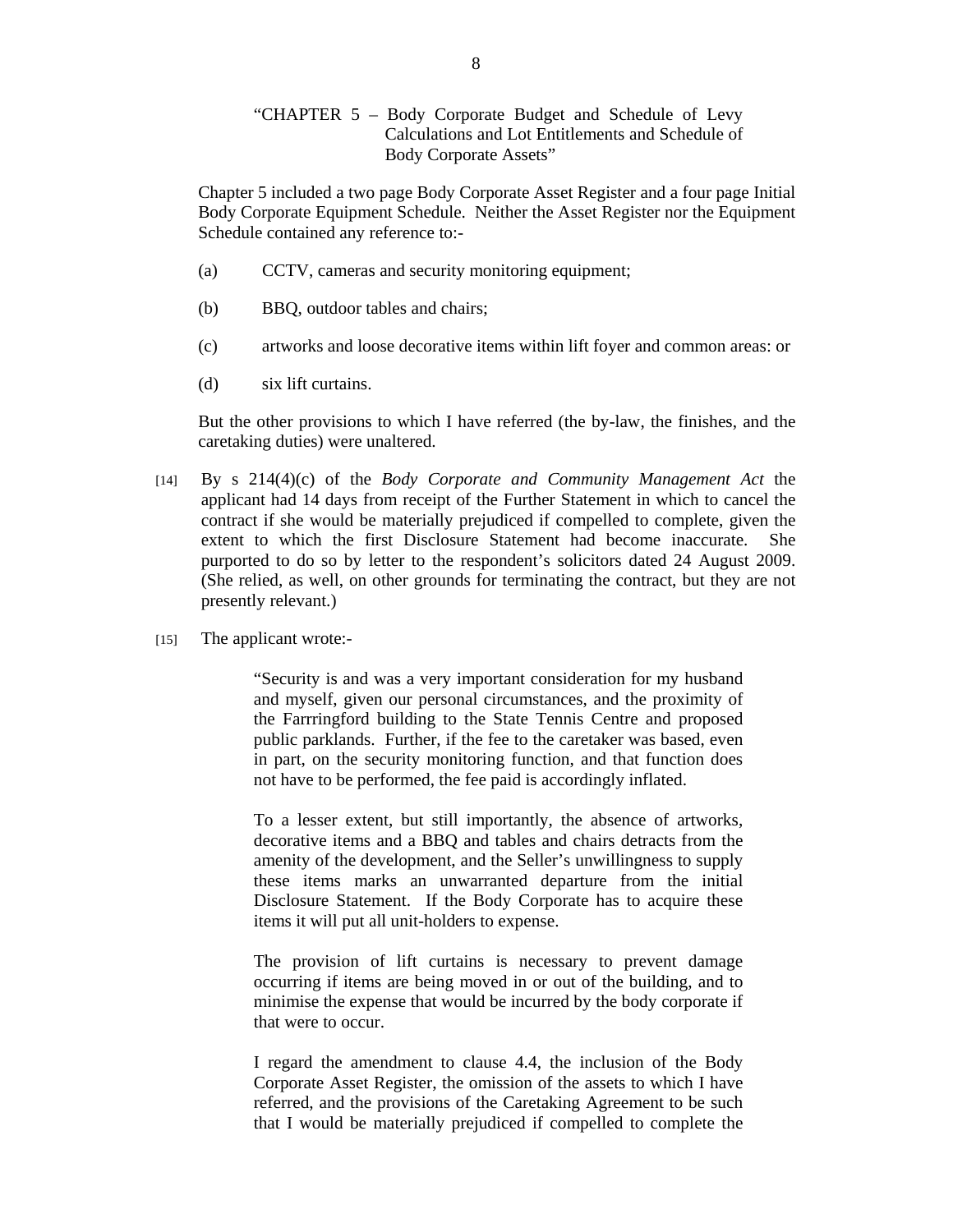contract. Accordingly, I cancel the contract, pursuant to s. 214(4) of the Act."

[16] On 9 September 2009 the respondent's solicitors replied:-

## "**1. Body Corporate Assets**

The BCCM Act only requires a seller to disclose 'details of all Body Corporate Assets proposed to be acquired by the Body Corporate after the establishment or change of the Scheme'.

Neither the original Disclosure Statement nor the Further Statement suggested that it was proposed that the Body Corporate would be required to acquire any Body Corporate Assets. All assets that the Seller proposes will become Body Corporate Assets as listed in the original Disclosure Statement will be provided by the Seller at its cost and the Seller confirms that all the items of equipment and furnishings listed in the original Disclosure Statement have or will be provided by the Seller at its cost. It is noted that some items will be progressively provided by the Seller upon completion of each Stage of the Development. By oversight, some of those items which have already been provided by the Seller upon completion of Stage 1 were not listed on the Body Corporate Assets Register in the Further Statement. We **enclose** a Further Statement confirming the Seller's original undertaking to provide the assets listed in the original Disclosure Statement and annexing a copy of the amended Body Corporate Assets Register."

- [17] Counsel for the respondent submitted that the applicant was not entitled to cancel the contract because the original Disclosure Statement never became inaccurate: the inaccuracy was in the Further Statement.
- [18] Of course, the original Disclosure Statement did become inaccurate in other respects, necessitating the provision of the Further Statement.

## **Effect of the Legislation**

- [19] Both the original Disclosure Statement and the Further Statement had contractual  $effect<sup>4</sup>$  and the applicant was entitled to rely on the information in both as if the respondent warranted its accuracy.<sup>5</sup>
- [20] The primary object of the *Body Corporate and Community Management Act* is:-

"…to provide for flexible and contemporary communally based arrangements for the use of freehold land, having regard to the secondary objects."<sup>6</sup>

[21] Its secondary objects are:-

 $\frac{1}{4}$ <sup>4</sup> *Body Corporate and Community Management Act* 1997 (Qld), s 215.

<sup>&</sup>lt;sup>5</sup> *Body Corporate and Community Management Act* 1997 (Qld), s 216.

*Body Corporate and Community Management Act* 1997 (Qld), s 2.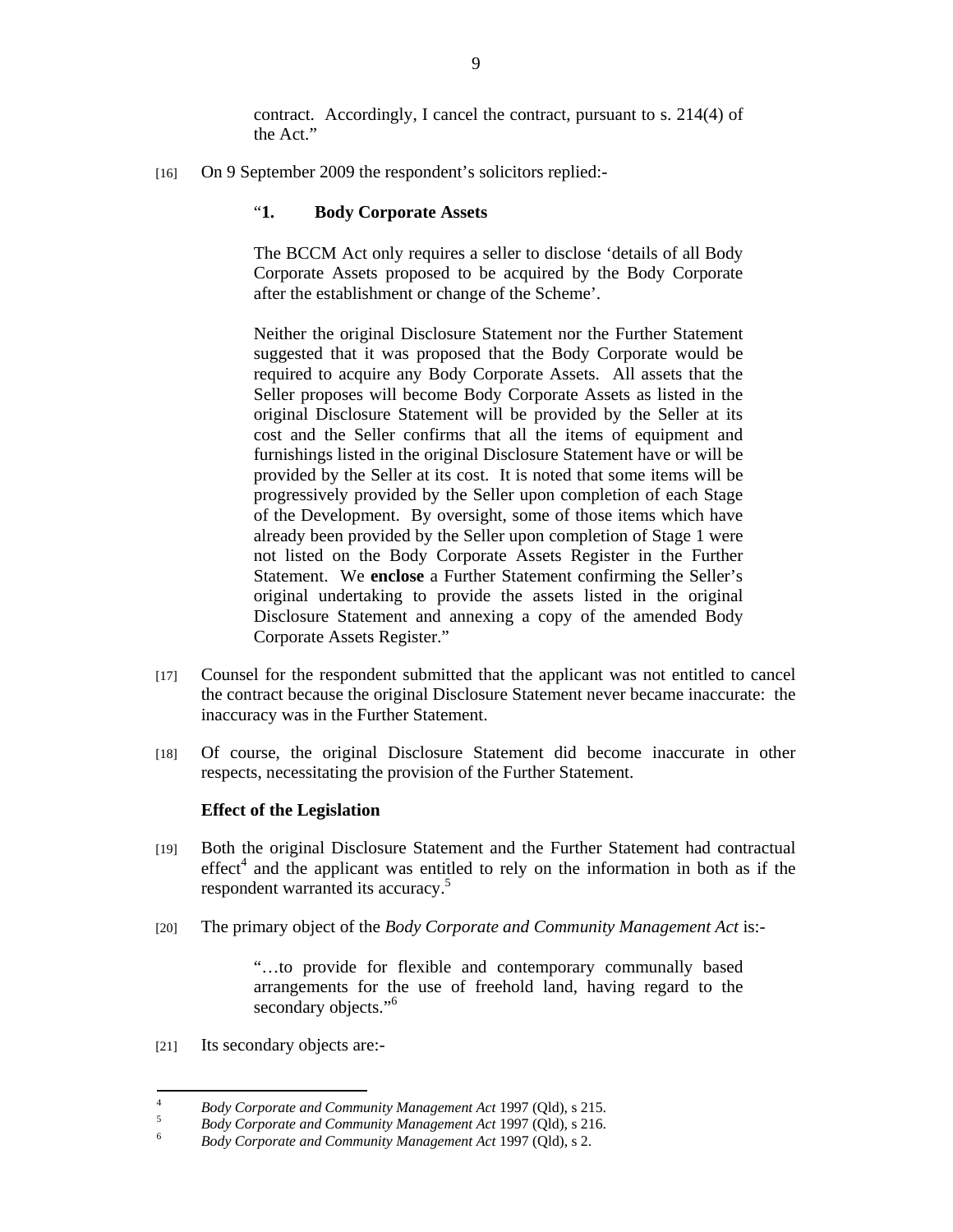"(a) to balance the rights of individuals with the responsibility for self management as an inherent aspect of community titles schemes;

(b) to promote economic development by establishing sufficiently flexible administrative and management arrangements for community titles schemes;

(c) to encourage the tourism potential of community titles schemes without diminishing the rights and responsibilities of owners, and intending buyers, of lots in community titles schemes;

(d) to provide a legislative framework accommodating future trends in community titling;

(e) to ensure that bodies corporate for community titles schemes have control of the common property and body corporate assets they are responsible for managing on behalf of owners of lots included in the schemes;

(f) to provide bodies corporate with the flexibility they need in their operations and dealings to accommodate changing circumstances within community titles schemes;

(g) to provide an appropriate level of consumer protection for owners and intending buyers of lots included in community titles schemes;

(h) to ensure accessibility to information about community titles scheme issues;

(i) to provide an efficient and effective dispute resolution process."7

- [22] In construing the Act, the interpretation which best achieves these objects is to be preferred to any other.<sup>8</sup> Sections 213 – 219 are consumer protection provisions. As such, they should be construed beneficially, resolving any ambiguity in favour of the consumer.
- [23] By s 216 the applicant could rely on the information in the original Disclosure Statement and that in the Further Statement as if the respondent had warranted its accuracy. I do not accept the submission of counsel for the respondent that s 216 has no application to this case.
- [24] In providing the Further Statement, from which these items of Body Corporate property had been omitted, the respondent warranted that they would not be provided. The applicant had only 14 days in which to cancel the contract under s 214(4). The legislation did not cast any obligation on the applicant to ensure the information in the Further Statement was accurate before acting on it. I accept the submission of her counsel that the statutory right of cancellation is dependent on the content of the Disclosure Statement and Further Statement, and not on other facts unknown to the buyer, but known the seller.
- [25] The applicant was entitled to cancel the contract if she would be materially prejudiced if compelled to complete, given the extent to which the original Disclosure Statement was, or had become, inaccurate.
- [26] The test for determining whether "the buyer would be materially prejudiced if compelled to complete the contract" within the meaning of s 214(4)(b) has not been authoritatively determined.

<sup>-&</sup>lt;br>7 <sup>7</sup> Body Corporate and Community Management Act 1997 (Qld), s 4.

*Acts Interpretation Act* 1954, s 14A(1).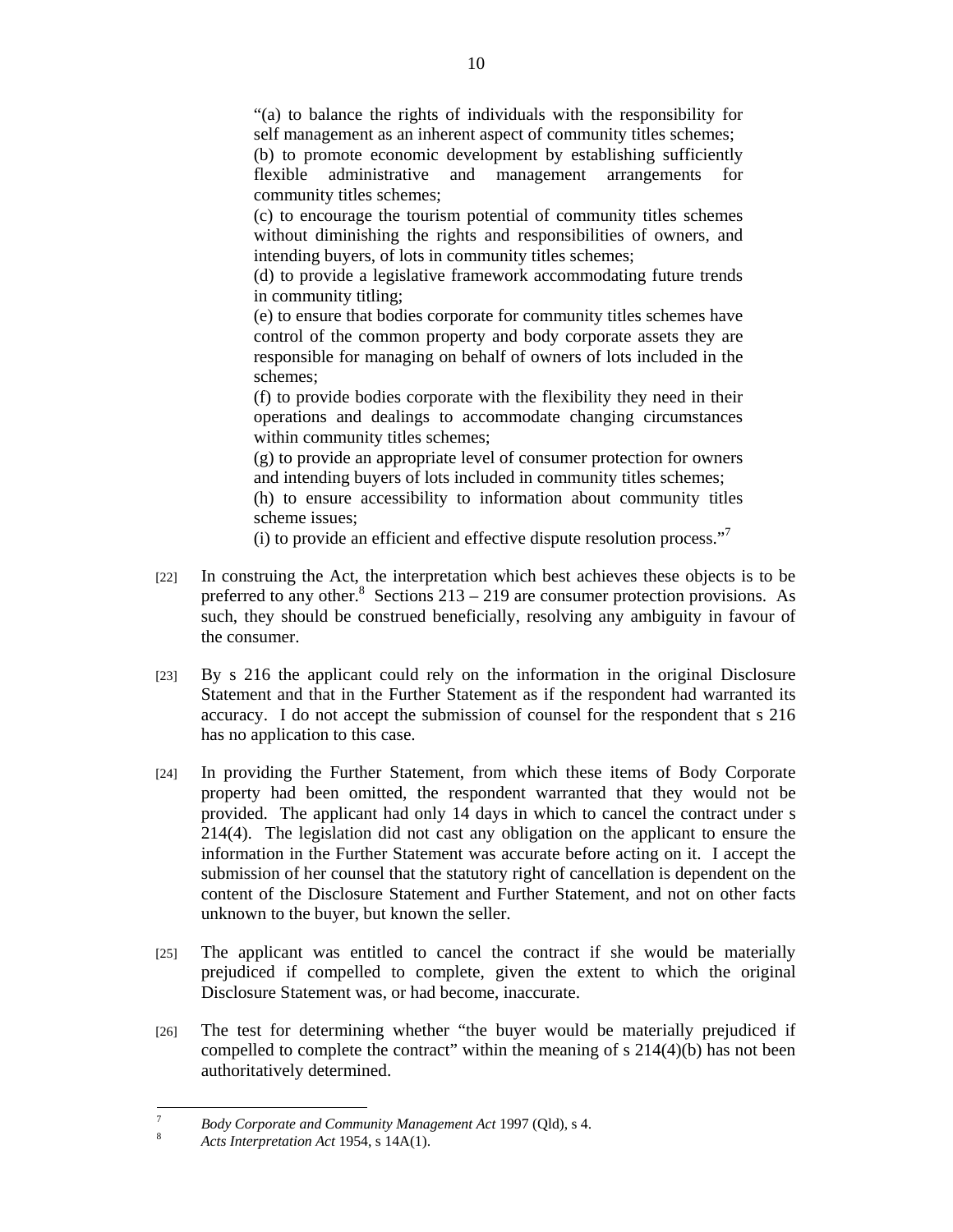- [27] In *Celik Developments Pty Ltd v Mayes*<sup>9</sup> White J held that a requirement that a buyer purchase a furniture package for \$41,900.00 in order to be part of the letting pool in an apartment complex constituted material prejudice under s 217. In *Lee v*  <sup>1</sup><br>*Surfers Paradise Beach Resort Pty Ltd*<sup>10</sup> Dutney J, as a member of the Court of Appeal, discussed in *obiter dicta* whether certain changes might constitute material prejudice. However, material prejudice was not relied on in that case and his Honour did not discuss the test for its determination.
- [28] Counsel referred to a number of decisions on s 49 of the *Building Units and Group Titles Act* 1980. In case of a contract for the purchase of a proposed lot "off the plan", the original proprietor or vendor was obliged to give the purchaser a statement in writing containing particulars of various matters such as lot entitlements, by-laws, management and maintenance agreements. The purchaser was then given a right to avoid the contract if his rights would be "materially affected" by a change in the information. In *Bassingthwaighte v Butt*<sup>11</sup> McPherson J said $^{12}$ :-

"My conclusion is that the rights of the plaintiff as purchaser were undoubtedly affected by the change or alteration in aggregate lot entitlement between contract and registration of the building units plan. The question is whether they were altered or affected 'materially'. On the meaning of 'material' I was referred to *Simons v Herald & Weekly Times Ltd*, 13 where 'material' was treated as connoting 'of consequence'. Among the meanings given in the *Shorter O.E.D.* is '5. Of much consequence; important'. It is clear that much depends on the context in which the word is used. It is implicit in s. 49(4) that it is not any or every alteration in aggregated lot entitlement that is to be regarded as giving rise to a right of avoidance but only such as 'materially affect' the rights of the purchaser."

His Honour also considered that the issue was to be determined by an objective test – whether the possibility that the purchaser might not have purchased was a reasonable supposition.<sup>14</sup> His Honour's approach was doubted by Wilson J in *Deming No. 456 Pty Ltd & Ors v Brisbane Unit Development Corporation Pty Ltd.*15 Wilson J dissented in the outcome of that case, but none of the other members of the Court disagreed with what he said in this regard:-

"In an earlier case, *Bassingthwaighte v Butt*, 16 McPherson J offers an objective test of materiality, namely, whether the possibility that the purchaser might not have purchased is a reasonable supposition. His Honour refers to Stonham, *Vendor and Purchaser,* pars. 373 and 374. If that is an appropriate test, then I would agree with his Honour that the possibility that Deming might not have purchased

 $\overline{a}$ 

<sup>9</sup>  $^{9}$  [2005] QSC 224.

<sup>&</sup>lt;sup>10</sup> [2008] 2 Qd R 249 (see A).

 $^{11}$  [1982] Qd R 670.

<sup>&</sup>lt;sup>12</sup> [1982] Qd R 670 at 680.

 $13$  [1970] V.R. 131, 138

<sup>&</sup>lt;sup>14</sup> [1982] Qd R 670 at 680 – 681.

<sup>&</sup>lt;sup>15</sup> (1984) 155 CLR 129 at 168 – 169.<br><sup>16</sup> 110831 Od B 670 at 680 - 681

<sup>[1982]</sup> Qd R 670 at  $680 - 681$ .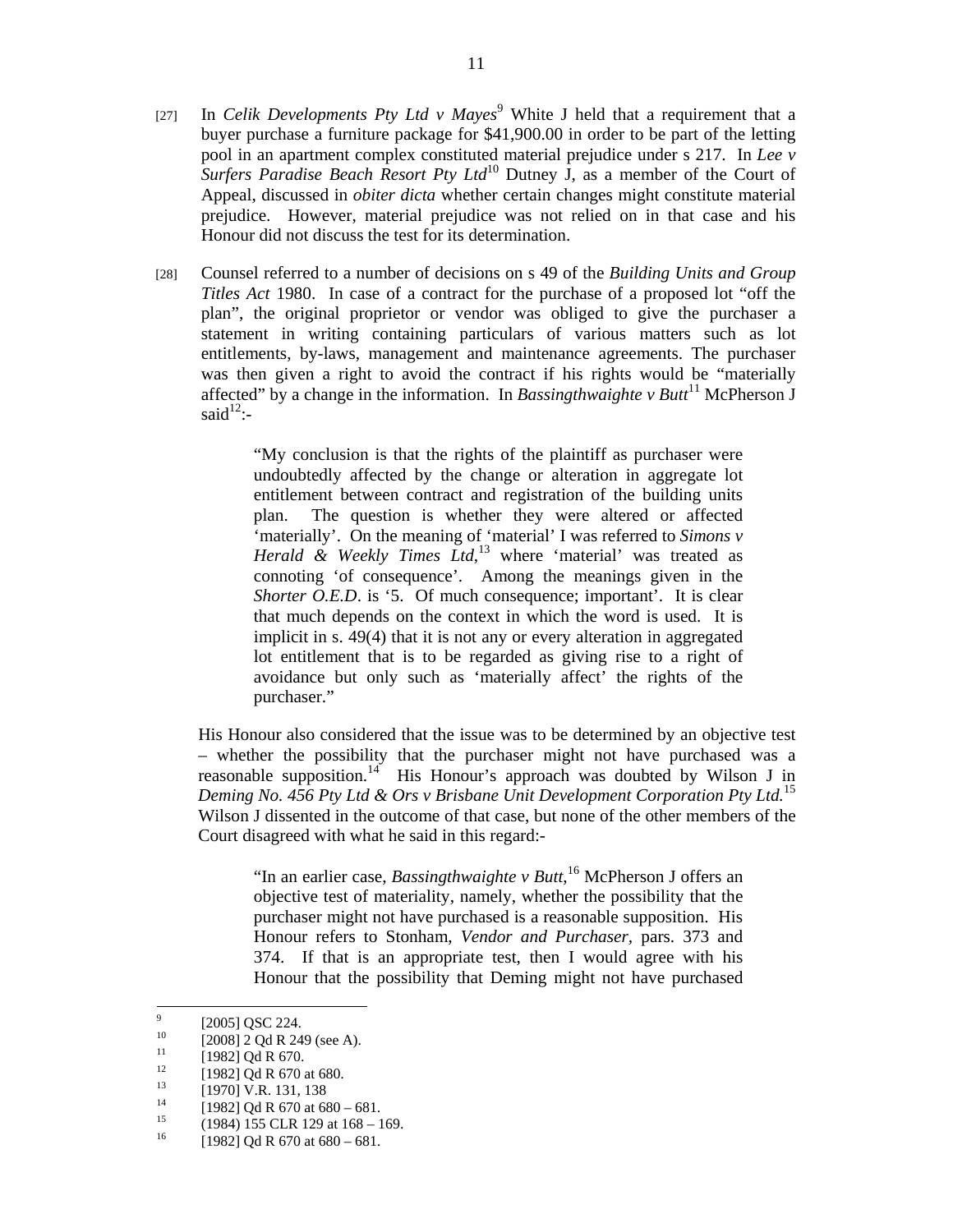the property had its lot entitlement been represented as 1/37 instead of 1/41 is not a reasonable supposition. However, we are not applying equitable doctrines. We are construing a statute which reflects a firm resolve on the part of the legislature to protect the purchasers of home units with quite specific statutory remedies. Section 49(4) contemplates that there will be circumstances which are capable of materially affecting the rights of purchasers. These circumstances encompass the entry into or variation of a management agreement or service agreement, the making or variation of a by-law or a change in the lot entitlement of any lot or the aggregate lot entitlement. Of course, it would be quite unjust if minor changes or adjustments in these areas were to entitle a purchaser to avoid a contract. On the other hand, if the changes are not insignificant and have the effect of changing the substance of that contracted for, the intention of the legislature would seem to be plain."

- [29] Then in *Gold Coast Carlton Pty Ltd v Wilson*<sup>17</sup> the question was considered by the Full Court of the Supreme Court of Queensland. Andrews SPJ said that it was a question a fact, not meaning other than to affect rights deleteriously in some way.<sup>18</sup>
- [30] Section 49 of the *Building Units and Group Titles Act* was subsequently amended. Sub-section (4) was omitted and a new sub-section was substituted. The new subsection introduced concepts of inaccuracy and "material prejudice". In *Sommer v Abatti Holdings Pty Ltd*19 Derrington J considered the meaning of "material prejudice" in the context of the new s 49(4) of the *Building Units and Group Titles*  Act (and s 22 of the *Land Sales Act* 1984). His Honour said -<sup>20</sup>

"The words 'material prejudice' in the section relate to the concepts of material disparity or material and substantial misdescription referred to in the general principle first laid down in  $Flight \, v \, Booth^{21}$ that where a misdescription is in a material and substantial point, so far affecting the subject matter of the contract that it may reasonably be supposed that, but for such misdescription, the purchaser might never have entered into the contract at all, the contract is avoided altogether. In such case the purchaser may be considered as not having purchased the thing which was really the subject of the sale."

- [31] With respect, I do not consider that the approach of Derrington J is applicable to the construction of s 214 of the *Body Corporate and Community Management Act*.
- [32] Some matters are clear.
	- (a) The focus is on *the* buyer. This suggests that the test is objective having regard to the particular buyer's circumstances: would someone in those circumstances be materially prejudiced?

 $17$  $^{17}$  [1985] 1 Qd R 182.

 $^{18}$  [1985] 1 Qd R 182 at 189.

 $^{19}$  [1992] 1 Qd R 300.

<sup>&</sup>lt;sup>20</sup> [1992] 1 Qd R 300 at 302.<br><sup>21</sup> (1824) 1 Bine (N G) 270.

<sup>21 (1834) 1</sup> Bing. (N.C.) 370; 131 E.R. 1160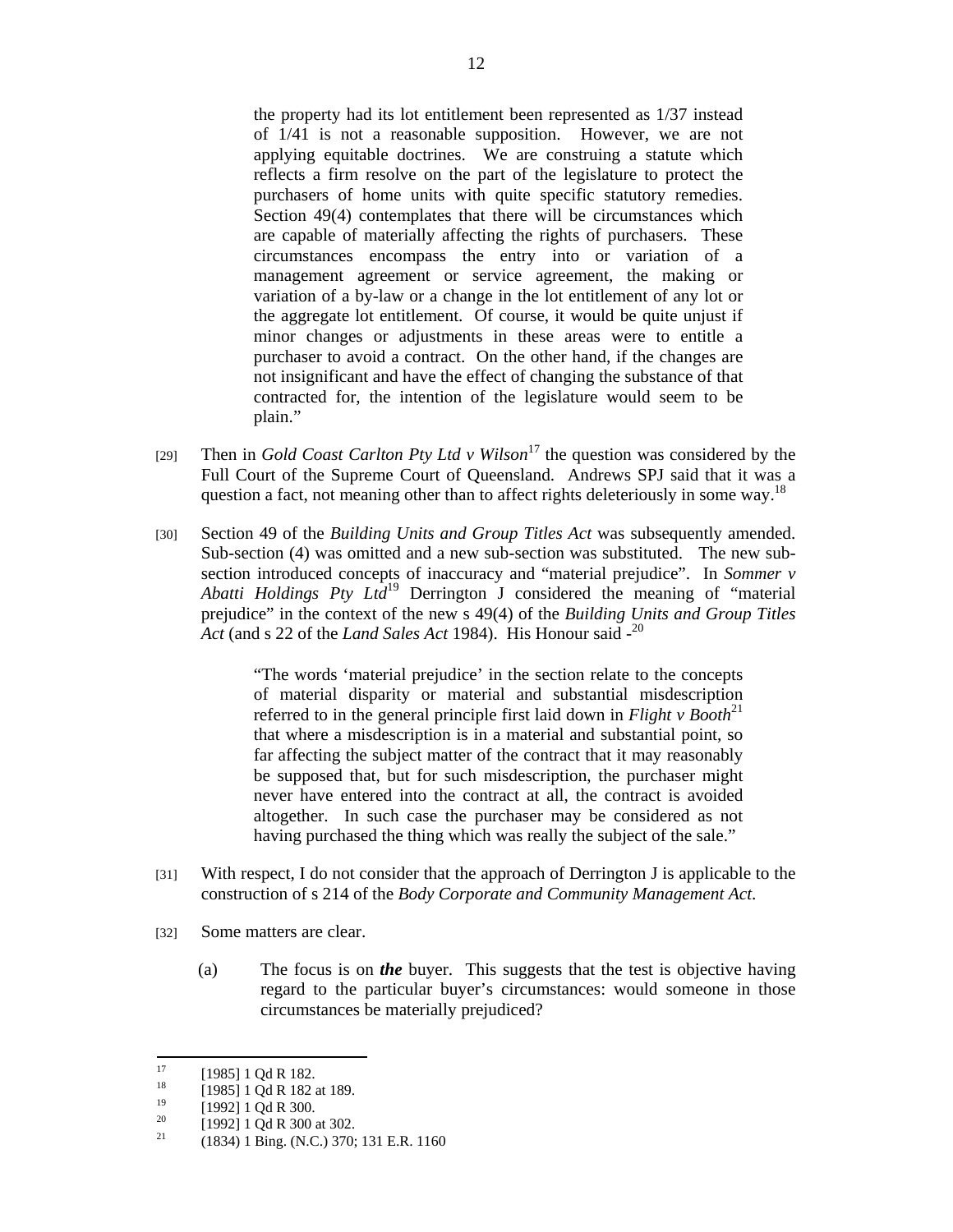- (b) Given that the buyer has only 14 days in which to cancel the contract, and the completion date may still be some months away (as it was in this case), material prejudice must be assessed in the light of the buyer's circumstances when the Further Statement is received or at the latest at the expiration of 14 days from its receipt.
- (c) There must be a causal relationship between the inaccuracy and the prejudice.
- (d) There must be proportionality between the inaccuracy and the prejudice.
- (e) Because this is consumer protection legislation, it should be construed beneficially.
- [33] In *Chancellor Park Retirement Village Pty Ltd v Retirement Village Tribunal*<sup>22</sup> Chesterman J considered the jurisdiction of a Retirement Village Tribunal constituted under the *Retirement Villages Act* 1999. The scheme operator of a retirement village applied for judicial review of a decision of the Tribunal setting aside residence contracts between it and a number of former residents of the village. Jurisdiction turned on whether the applicant had contravened a provision of the legislation by giving the residents a document containing information which it knew to be false or misleading and if it had, whether the residents were "materially prejudiced by the contravention". The applicant gave the residents a statement of receipts and payments for the year ended 30 June 2000. The accounts had been audited, but nevertheless contained an error. The amount appearing for common lighting included an amount expended on electricity for a nursery (also owned by the applicant) which adjoined the retirement village. An offsetting reimbursement was omitted form the accounts. This led to an inflated impression of the amount the residents had to pay for common area lighting. However, the budget was prepared on the basis of the reimbursement, and was not affected by the erroneous inflated expenditure item in the accounts. The residents were not in fact overcharged. Both the audited statement of account and the budget were supplied to the residents. His Honour said  $-$ <sup>23</sup>

"………. The term 'material prejudice' has no special meaning. Prejudice in this context means disadvantage. It is material if it is substantial or of much consequence. The misstatement in question was the omission in the accounts of the receipt of income which would have entirely offset an item of expenditure which, on the face of the accounts, the residents would have to meet. There was no error in the actual amounts received and spent. The residents did not pay out more than they should have. The accounts did, however, wrongly, give rise to the belief that the residents had paid or were obliged to pay more than they were legally obliged to pay. However, a belief inculcated by a misstatement does not ordinarily cause disadvantage or prejudice, let alone of a substantial sort, unless it is acted on to one's detriment."

 $22$  $\frac{22}{23}$  [2004] 1 Qd R 346.

<sup>[2004] 1</sup> Qd R 346 at [66].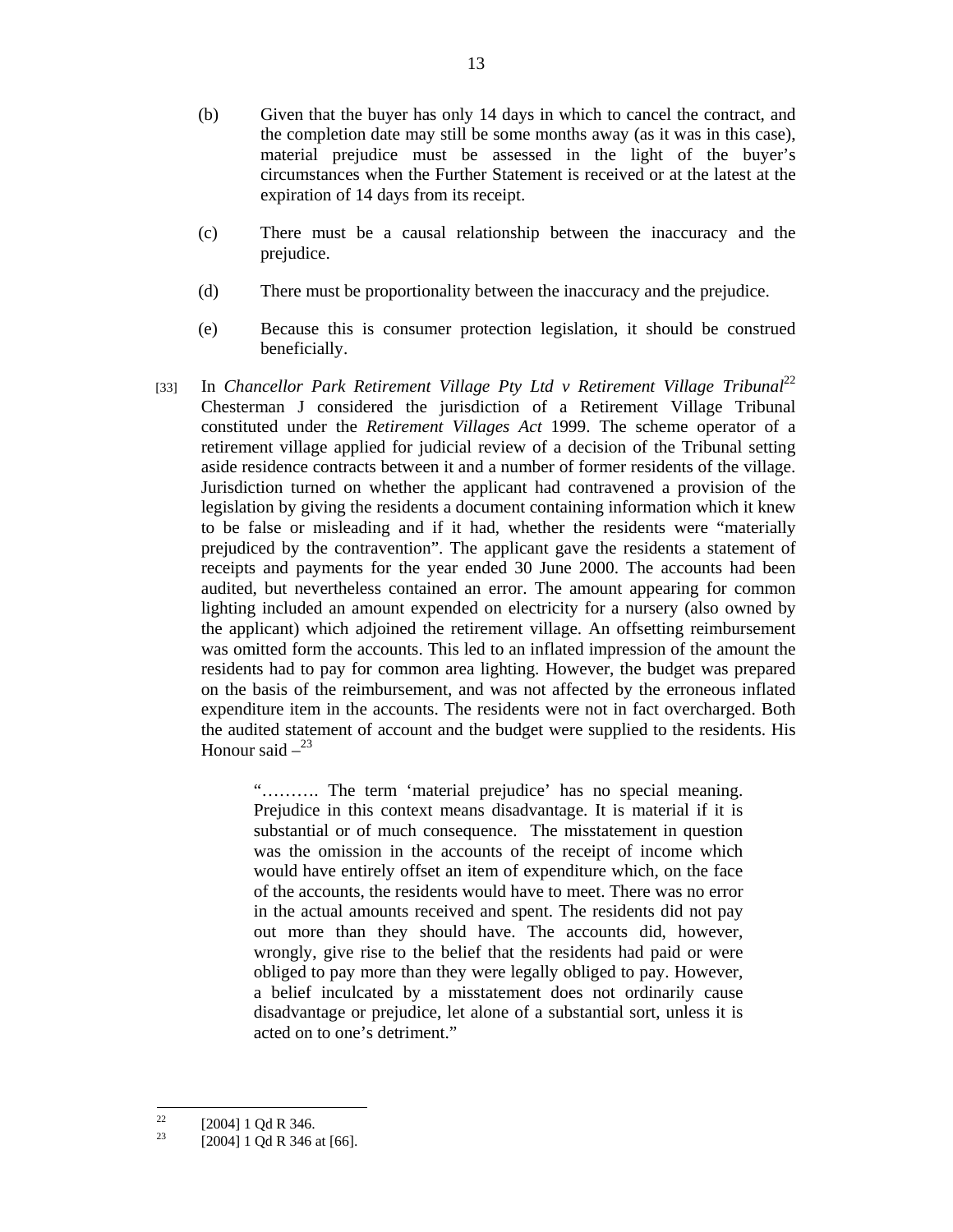- [34] In the present case the applicant had only 14 days in which to cancel the contract. The error in the Further Statement was not brought to her attention or corrected in that time. She was entitled to act on the assumption that the information in the Further Statement was accurate. What Chesterman J said about the meaning of "material prejudice" is of assistance in determining its meaning in s 214 of the *Body Corporate and Community Management Act*, but what he said about a belief inculcated by misstatement is not.
- [35] In my view it would be enough for the applicant to establish that she would be disadvantaged in some substantial way if she were obliged to complete the contract on the premise that the Body Corporate would not have the CCTV security system and other items of property which had been included in the first Disclosure Statement and omitted from the Further Statement. I note that the applicant's assertion of material prejudice was based principally on the omission of the CCTV security system. She relied on the other omissions as compounding the prejudice.
- [36] In an affidavit sworn on 10 December 2009 the applicant deposed:-
	- "14. At the date of the Contract, the issue of security was very important to me. My residence, both at the time and presently, has a security system with 24 hour base monitoring and Crimsafe screens on the windows.
	- 15. The Lot is to be situated in the 'Farringford' building which forms part of the Development.
	- 16. At the date of the Contract, the issue of security for the (proposed) Lot (including security for the 'Farringford' building) was very important to me.
	- 17. The Lot was proposed to be purchased as the principal place of residence for me, my husband and 2 of my 3 children who reside with me (aged 13 and 18 respectively).
	- 18. My husband is, and has been since 14 August 2006, a Federal Magistrate based in Brisbane. My husband and I were married prior to that date. My husband presides over various matters including family law matters.
	- 19. At the date of the Contract the Queensland Tennis Centre was planned to be (and is now) situated adjacent to the 'Farringford' building. The Queensland Tennis Centre was opened before 24 August 2009. The 'Farringford' building is positioned adjacent to what appears to be a public thoroughfare, King Arthur Terrace (and this was the case as at 24 August 2009).
	- 20. The 'Farrington' building appears to be a stage near to, or at, completion."

In an affidavit sworn on 11 December 2009 her husband deposed:-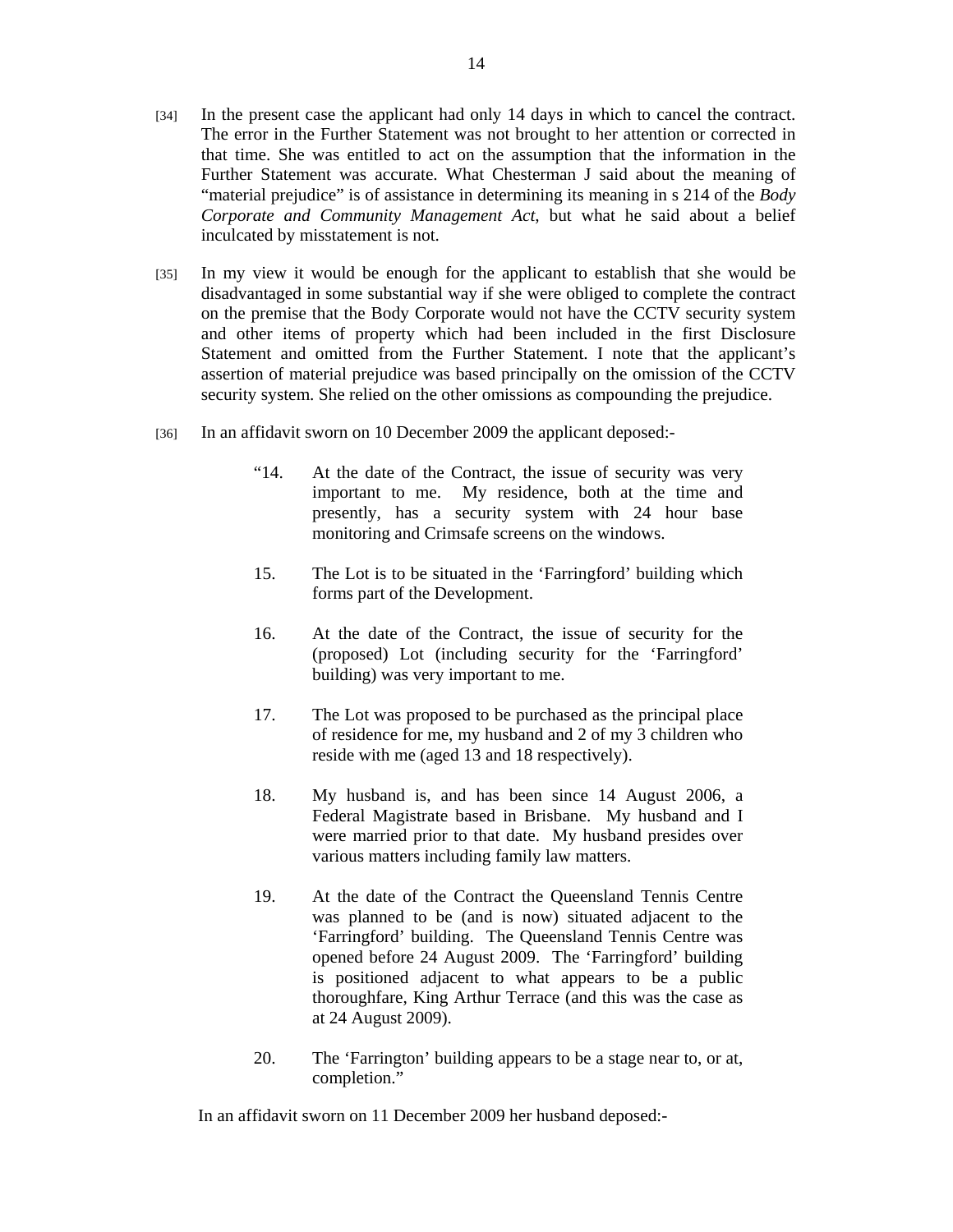- "9. At the time my wife entered into the Contract (and before), the issue of security was very important to me. I was appointed as a Federal Magistrate on 14 August 2006. I am based in Brisbane. My wife and I were married prior to my appointment. In my position as a Federal Magistrate, I am provided by the Commonwealth with a monitored security system, a panic button and Crimsafe security screens at the residence of my wife and me. As a Federal Magistrate many of the cases heard by me involve family law disputes."
- [37] Counsel for the respondent submitted that the applicant could not be materially prejudiced by the omission of the property from the Further Statement because it was not property which the respondent had contracted to provide the applicant: rather it was to be property of a third party, the Body Corporate. However, the Body Corporate was to come into existence on the establishment of the scheme,  $24$ and the applicant as the owner of a lot would be one of its members.<sup>25</sup> Under cl  $4.4$ of chapter 1 of the Original Disclosure Statement the respondent undertook to provide, at its cost, items of property which, upon the establishment of the Body Corporate, would become Body Corporate Assets. The Body Corporate would then be obliged to administer those assets for the benefit of lot owners, including the applicant.<sup>26</sup> In these circumstances, it does not follow that because the property was to be Body Corporate Assets, the applicant could not be materially prejudiced by its omission.
- [38] Counsel for the respondent submitted that the matter should go to trial, because his client might wish to lead evidence of the limited nature of the security afforded by a CCTV system such that the applicant would not be materially prejudiced by its omission. One aspect of the submission was that the CCTV system would not provide the level of security apparently provided to the applicant's husband by the Commonwealth Government because of his position as a Federal Magistrate. But I understood the submission to go further and, superficially at least, to suggest that the respondent might wish to establish at trial that the CCTV system did not in fact provide much security at all. This was a curious submission in light of the respondent's having used the installation of such a system as a positive marketing tool in promoting the development. Be that as it may, while the applicant bore the onus of satisfying the Court of material prejudice, given the nature of the application, the respondent bore an evidentiary onus to raise the issue if it wished to rely on it. It failed to do so.
- [39] The apartment was to be the principal place of residence for the applicant, her husband, and two teenage children. It was adjacent to the Queensland Tennis Centre (a major public facility) and a busy public thoroughfare. At the time the applicant's husband's occupation was such that the whole family might reasonably have a heightened sense of vulnerability to unlawful attack. The security system had been promoted as an integral feature of the development and arrangements for its management. Viewed objectively, a person in the applicant's circumstances in August 2009 would be disadvantaged in a substantial way by its omission. That

<sup>24</sup> 

<sup>&</sup>lt;sup>24</sup> Body Corporate and Community Management Act 1997 (Qld), s 30.<br><sup>25</sup> Body Corporate and Community Management Act 1997 (Qld), s 31.<br><sup>26</sup> Body Corporate and Community Management Act 1997 (Qld), ss 94(1), 152(1)(a).